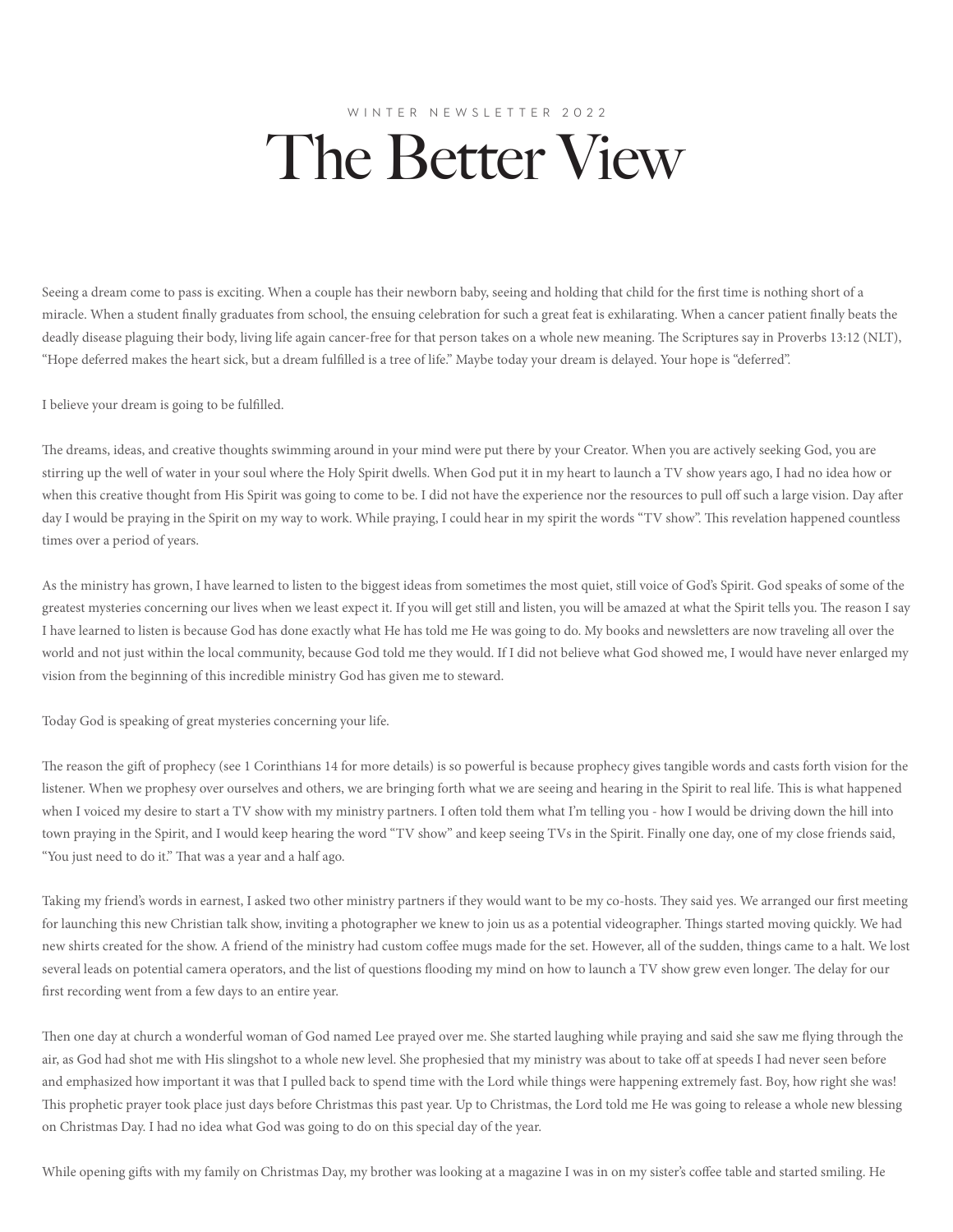looked at me and said, "Yeah," and started nodding his head. Now if you know my brother Andrew, you know he beats to a different drum. He is one of those creative folks! Right as Andrew said, "Yeah", the Holy Spirit came over me. God told me now was the time. The anointing to Hollywood, film, and the media was released right then. That night I was praying and the Lord showed me in a vision this very moment again. In that moment, the anointing was released through the Holy Spirit in my brother.

Right after Christmas my whole life accelerated. Within days I had my flight, hotel room, and rental car booked in Los Angeles for a week-long stay in February. Simultaneously, I was launching the 8th Annual #31DayChallenge. On top of that, God told me it was now time to launch the new web TV series The Better View with McKade. The week leading up to New Year's Day was like a blur. Things were moving so quickly, and yet, I had a peace from God throughout all the work and intricate details of putting things together.

Things came together so smoothly it was almost as if everything had already been planned.

Psalm 139:16 (NLT) tells us, "You saw me before I was born. Every day of my life was recorded in Your book. Every moment was laid out before a single day had passed." The truth is every single day - every single moment - of your life was already planned before God spoke the universe into existence. The Lord God is the Alpha and the Omega. He is the Beginning and the End. He has been in existence since before time began, and He has already been in existence after the end of time. He is God! He is the Creator of time and all things.

The process I have gone through to see all of these breakthroughs this winter was not easy. It is not as if I woke up one day and everything was peachy and perfect. On the contrary, it has been a difficult journey! Disappointments, frustrations, failed promises, and long delays have all been a part of my journey. The reason I have had the tenacity to keep moving forward is because I know with confidence and trust God with the plan. He has shown me in pieces and in many different ways what He is doing and where I am headed. The same is true for you. 1 Peter 4:19 (NLT) encourages us on our faith journey, which says, "So if you are suffering in a manner that pleases God, keep on doing what is right, and trust your lives to the God who created you, for He will never fail you."

Friends, God has the better view concerning your life.

Our job is not to try and figure everything out. Our job is to open our spiritual eyes and ears, to look and listen, and to believe what the Holy Spirit is showing us. God does not expect us to understand how or even when things are going to take place. He asks us to trust Him and to believe. As believers, we must learn to focus our eyes heavenward on the things above and not set our hope on what we see going on in this world. We must learn to see things from the better view.

When the ministry partners and I first met in the upper room at the Happy Wife Happy Life Weddings & Events Venue, which is where we now film the new TV show, we spent a good fifteen to twenty minutes discussing different ideas about what the name of the new show should be. While everyone was brainstorming, Tanner Scott, one of our hosts, said, "What about the name 'The Better View'?" Immediately, the name stuck. Mary Boland, our other host, chimed in, "The Better View with McKade". After we accomplished naming the new Christian talk show, we talked about taglines. We ultimately came up with the subtitle "Bringing your faith to life".

The better view is the place from where God wants us to view the world around us. Throughout the Scriptures and in many sermons preached, the word "repent" is frequently used. If you break down the word "repent", you come up with "re-", which means to return, and "pent", which means the highest place. Ergo, to repent means we return our thoughts, minds, and hearts back upward to the highest place where God the Father lives. When we repent, we see things from the better view. Instead of focusing on the world and the things of the world, we fix our thoughts heavenward on the things above that are eternal.

The Apostle Paul tells us in Colossians 3:1-3 (NIV), "Since, then, you have been raised with Christ, set your hearts on things above, where Christ is, seated at the right hand of God. Set your minds on things above, not on earthly things. For you died, and your life is now hidden with Christ in God." When you begin to direct your thoughts on God and His Word, you are going to start seeing the world from the better view. You are going to see things from God's penthouse, so to speak, and not from the first floor where your view is limited. When God shows me things, He is showing me things from His perspective.

Focusing on Jesus and listening to the Holy Spirit is the better view.

God wants to speak things to your mind and heart. However, you must willfully choose to listen. You must intentionally choose to fix your thoughts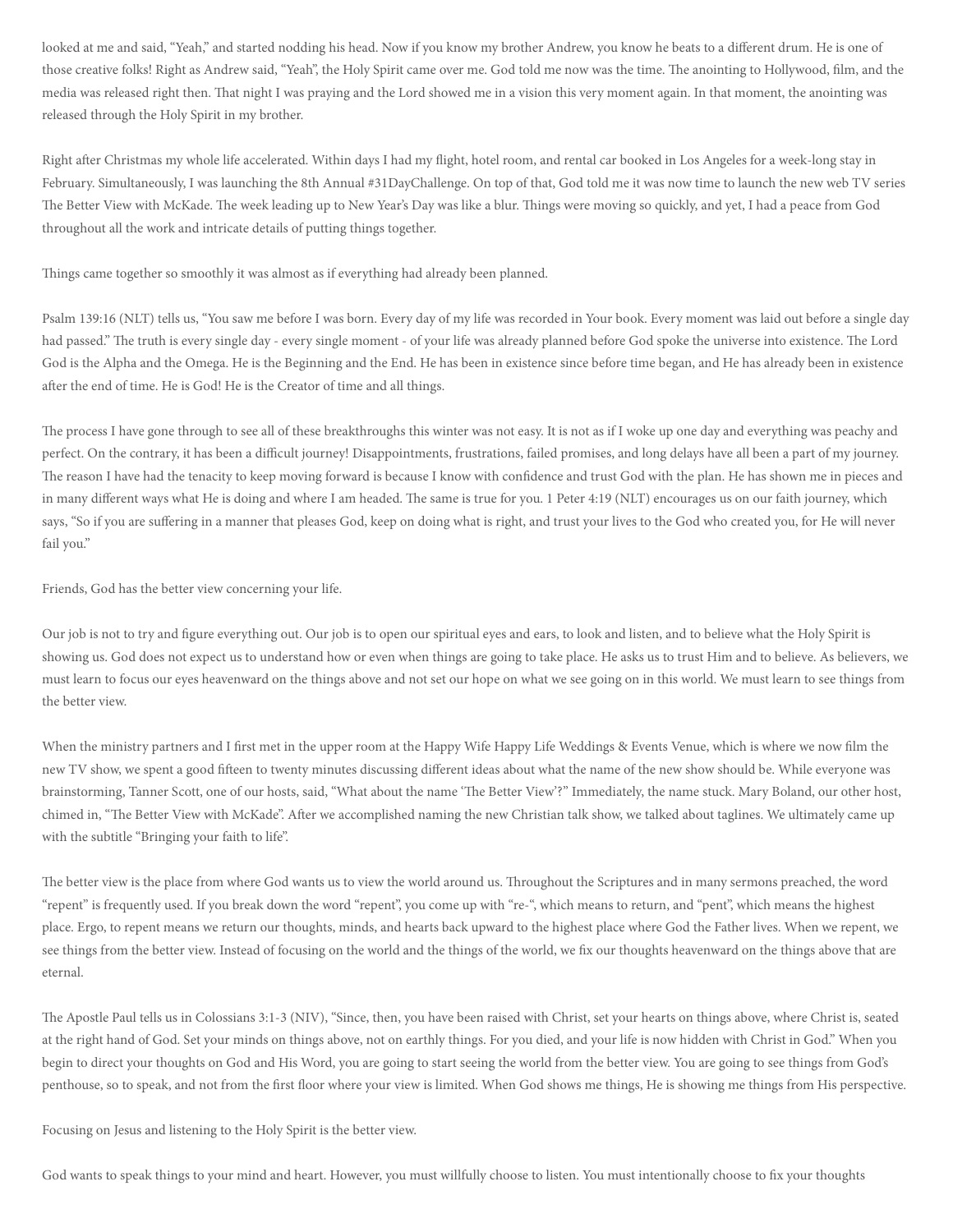upward and stop looking to the things of the world to satisfy you. This world is going to let you down. God and His Word never will. The Lord wants to speak things to your soul that pertain to your destiny. These words, once spoken from the Father, are unstoppable. They will surely come to pass. Isaiah 55:9-11 (ESV) says, "For as the heavens are higher than the earth, so are My ways higher than your ways and My thoughts than your thoughts. For as the rain and the snow come down from heaven and do not return there but water the earth, making it bring forth and sprout, giving seed to the sower and bread to the eater, so shall My word be that goes out from My mouth; it shall not return to Me empty, but it shall accomplish that which I purpose, and shall succeed in the thing for which I sent it."

We are in an hour of signs and wonders, followed by an hour of manifestation. This is the word the Lord gave me this winter, as we forge ahead into the year 2022. For those who are seeking God and His presence, they are going to be able to see the hand of God in everyday life. In their ordinary dealings, they are going to see signs that not only make them wonder but will confirm where God is leading them. I believe these signs and wonders are going to start appearing in your life this winter. They are going to be from the Lord, and it will give you confirmation in what God is showing you. Furthermore, you are going to see the manifestation - the physical appearance of - what you are hearing and seeing in the Spirit.

Your dreams are going to begin to manifest.

When a sign appeared on Christmas Day on the coffee table at my sister's house, it made me wonder. It gave me a revelation of what was coming. Within days a new TV show came into existence. A new trip was booked to a place tied to my destiny. Another #31DayChallenge was successfully launched. God catapulted the ministry to a whole new level going into the new year. I believe the reason this ministry continues to grow and reach people all over the world is because of people like you. You have prayed. You have sown in time, money, and prayers. Recently, we launched an MLM Publishing Pledge Drive in order to garner monthly support so we can continue to expand this mass media ministry. At the end of every month, we draw for one of our MLM Pledges to win a free gift card as a way of saying thank you.

If you would like to become an MLM Pledge, you can go to mlmpublishing.org, click the "donate" tab, and check the "Make this a monthly donation" box at checkout. You will automatically be entered into a drawing on the last business day of each month for a free gift card! Your monthly giving impacts people all over the world. You are helping reach countless lives every single day. When you sow into MLM Publishing, you are investing in weekly gospel videos, seasonal gospel newsletters, monthly sermons, a growing prophetic word ministry, spiritual revival retreats, Christian books, #31DayChallenge, a brand new web TV series, and so much more.

We need you. We need your prayers. We need your love and support!

Since the beginning over seven years ago, I declared this ministry would be a global ministry. I have declared this would be a mass media ministry that reaches all 195 countries on earth. Today MLM Publishing is reaching people in 19 countries every single week via our emailing list. Our seasonal gospel newsletters are traveling across the globe to 13 different countries. These newsletters are mailed to people in all 50 states in the US. When I first began writing gospel newsletters in 2014, only a handful of people received the first seasonal newsletter in Texas and California

The exponential growth of this ministry is because of people like you.

On this ministry journey, God has sent people like you to encourage, to give, and to pray. My greatest joy is hearing about how this ministry has somehow helped someone in their walk with God. Whether you have watched a Word of the Week video, read a newsletter or one of my books, watched a sermon, or participated in #31DayChallenge, I am always delighted to see people seeking the Lord with me. I consider you my partner and my friend in this global ministry. Since January 1, 2017, over 250 Sunday evening Word of the Week messages have been edited, uploaded, emailed, and shared with people all over the world. Weekly emails are sent to subscribers in all 50 US states, the Netherlands, Pakistan, Bosnia & Herzegovina, Japan, Australia, Nigeria, Canada, Denmark, Kenya, Trinidad and Tobago, the Emirates, the United Kingdom (Northern Ireland, Scotland, Wales & England), Sweden, Ethiopia, New Zealand, Ireland, Israel, and Italy.

By faith I'm still calling in all 195 countries of the world, and I invite you to join me through prayer and giving in this divine quest to reach more souls with the gospel message of salvation and God's goodness.

If you have a moment, please stop and pray for this mass media ministry. I believe prayer is the rocket fuel that is going to launch us to the next level! Also, please prayerfully consider donating to help reach more souls for God's Kingdom. Men and women from all over the world have given online and donated by mail. 100% of every donation is used to promote ads to reach new people and for ministry purposes. For those that qualify, your donations are now